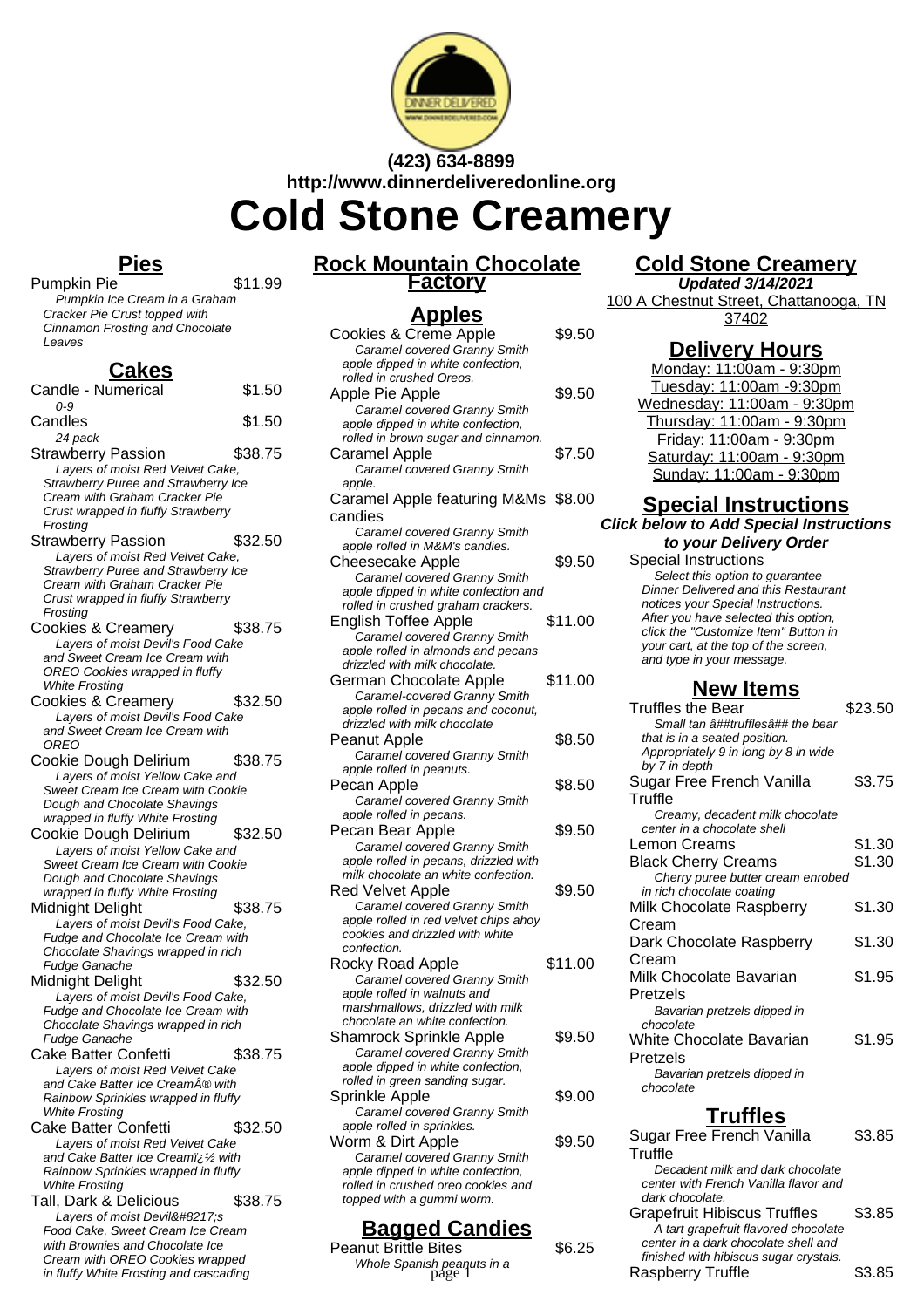Fudge Ganache

Tall, Dark & Delicious \$32.50 Layers of moist Devil's Food Cake, Sweet Cream Ice Cream with Brownies and Chocolate Ice Cream with OREO Cookies wrapped in fluffy White Frosting and cascading Fudge Ganache

OREO Cookies & Cream Extreme \$38.75

Layers of moist Yellow Cake, Chocolate Ice Cream with GOLDEN **OREO?** Cookies and Cake Batter Ice Cream? with OREO? Cookies wrapped in fluffy OREO? Cookie **Frosting** 

Oreo Cookies & Cream Extreme \$32.50

Layers of moist Yellow Cake, Chocolate Ice Cream with GOLDEN OREO Cookies and Cake Batter Ice Cream with OREO Cookies wrapped in fluffy OREO cookie frosting

### **Drinks**

| Dr. Pepper      | \$1.99 |
|-----------------|--------|
| Diet Peak Tea   | \$2.99 |
| Peak tea        | \$2.99 |
| Diet Dr. Pepper | \$1.99 |
| Sprite          | \$1.99 |
| Diet Coke       | \$1.99 |
| Coke            | \$1.99 |
| Dsanti water    | \$1.99 |
|                 |        |

## **Ice Cream - Create Your**

| Own           |        |
|---------------|--------|
| Kids Size     | \$4.25 |
| Like It       | \$5.60 |
| Love It       | \$6.10 |
| Gotta Have It | \$6.60 |

### **To Go Creations**

| Mine, 16oz       | \$6.99  |
|------------------|---------|
| Ours, 32oz       | \$8.99  |
| Everybodys, 48oz | \$10.99 |

## **Specialties**

| Who you calling shortcake -<br>\$7.50 |
|---------------------------------------|
| Sundae                                |
| Strawberry Ice Cream, Yellow          |
| Cake, Graham Cracker Pie Crust,       |
| Strawberries and Whipped Topping      |
| Banana Split Decision - Sunde \$7.50  |
| Sweet Cream Ice Cream, Banana,        |
| Almonds, Strawberries, Whipped        |
| <b>Topping and Fudge</b>              |
|                                       |

# **Cupcakes and Cookies**

| 1 - Be Mine REESES Peanut \$4.50     |  |
|--------------------------------------|--|
| Butter Ice Cream Cupcakes            |  |
| Chocolate Cups filled with layers of |  |
| REESE'S Peanut Butter Sauce and      |  |
| Chocolate Ice Cream topped with rich |  |
| Fudge Ganache, Sea Salt and          |  |
| REESE'S Peanut Butter Cup & a        |  |
| Chocolate Heart                      |  |
| Be Mine Reeses Peanut Butto\$17.00   |  |
| Ice Cream Cupcakes -6 pack           |  |
| Six Chocolate Cups filled with       |  |
| layers of REESE'S Peanut Butter      |  |
| Sauce and Chocolate Ice Cream        |  |
| topped with rich Fudge Ganache,      |  |
| Sea Salt and REESE'S Peanut Butter   |  |
| Cup & a Chocolate Heart              |  |
| Cupcakes, 6 pack<br>\$14.50          |  |
| 2 Chocolate Cup filled with a layer  |  |
| of Yellow Cake, Fudge and Sweet      |  |

Cream Ice Cream topped with fluffy White Frosting and White and Milk Chocolate Curls, 2 Chocolate Cup

| Creamy, decadent milk and dark<br>chocolate center with raspberry flavor    |        |
|-----------------------------------------------------------------------------|--------|
| in a milk chocolate shell.                                                  |        |
| <b>Birthday Cake Truffle</b>                                                | \$3.85 |
| White chocolate, birthday cake                                              |        |
| flavored center with colorful sequins                                       |        |
| in a milk shell and topped with the<br>same bright sprinkles.               |        |
| Cafe Au Lait Truffle                                                        | \$3.85 |
| Decadent dark chocolate center                                              |        |
| with coffee flavoring, dark chocolate                                       |        |
| and white confection                                                        |        |
| <b>Cherry Pie Truffle</b>                                                   | \$3.85 |
| Sweet and fruity flavored white<br>chocolate center in a dark chocolate     |        |
| shell. Enrobed in white confection                                          |        |
| and topped with crushed graham                                              |        |
| crackers.                                                                   |        |
| French Vanilla Truffle                                                      | \$3.85 |
| Creamy, decadent milk chocolate<br>center with french vanilla flavor in a   |        |
| chocolate shell.                                                            |        |
| Iced Cappuccino Truffle                                                     | \$3.85 |
| Decadent milk and dark chocolate                                            |        |
| center with cappuccuino flavoring in a                                      |        |
| dark chocolate shell.<br>Kahula Truffle                                     | \$3.85 |
| Kahula flavored milk and dark                                               |        |
| chocolate center in a milk chocolate                                        |        |
| shell.                                                                      |        |
| Milk Chocolate Truffle                                                      | \$3.85 |
| Creamy, decadent milk chocolate                                             |        |
| center in a chocolate shell.<br>Mint Truffle                                |        |
| Creamy, decadent milk and dark                                              | \$3.85 |
| chocolate center with peppermint                                            |        |
| flavoring in a milk chocolate shell.                                        |        |
| Mocha Valencia                                                              | \$3.85 |
| Decadent milk and dark chocolate                                            |        |
| center with chocolate orange flavor<br>and dark chocolate                   |        |
| <b>Red Velvet Truffle</b>                                                   | \$3.85 |
| Red Velvet center flavored with red                                         |        |
| velvet in a dark chocolate shell and                                        |        |
| covered in white confection. Finished                                       |        |
| with red string.<br>Sugar Free Kahula Truffle                               | \$3.85 |
| Decadent milk and dark chocolate                                            |        |
| center with Kahula flavor and milk                                          |        |
| chocolate                                                                   |        |
| <b>Sugar Free Raspberry Truffle</b>                                         | \$3.85 |
| Decadent milk and dark chocolate                                            |        |
| center with raspberry flavor and dark<br>chocolate                          |        |
|                                                                             |        |
| <u>Candy</u>                                                                |        |
| Raspberry Cream                                                             | \$1.30 |
| Milk or dark chocolate filled with                                          |        |
| real raspberry fruit cream.                                                 |        |
| Lemon Creams                                                                | \$1.30 |
| Semi-sweet chocolate filled with<br>lemon flavored cream                    |        |
| <b>Spring Mini Twist Pretzels</b>                                           | \$5.00 |
| Mini pretzels knots drenched in                                             |        |
| white confection and sprinkled with                                         |        |
| pastel colored sugar.                                                       |        |
| Lemon Lavender Creams                                                       | \$0.80 |
| A smooth lemon center flavored<br>with a hint of lavender. Enrobed in       |        |
| milk chocolate and topped with                                              |        |
| amethyst shimmer sugar.                                                     |        |
| Orange Blossom Caramels                                                     | \$2.00 |
| Sweet and floral, this caramel has                                          |        |
| hints of orange blossom, enrobed in<br>white confection and topped with red |        |
| Hawaiian sea salt.                                                          |        |
| Peppermint Crunch Oreo -                                                    | \$1.95 |
| White                                                                       |        |
|                                                                             |        |
| White confection covered Oreo                                               |        |
| cookies sprinkled with crushed                                              |        |
| peppermint candy canes<br>Holiday Oreo - Milk                               | \$1.95 |

Oreo cookie enrobed in milk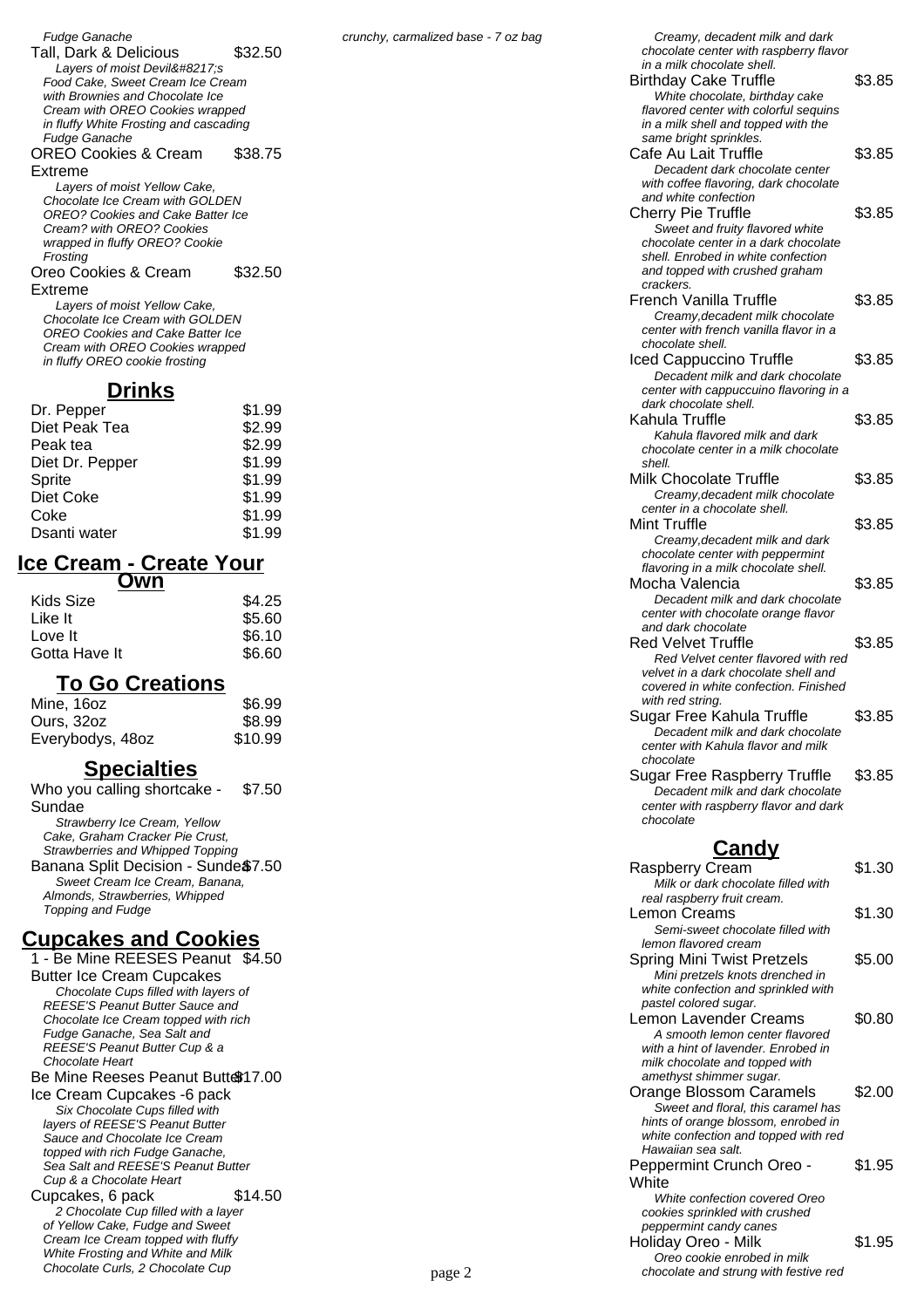filled with a layer of Devil's Food Cake, Fudge and Chocolate Ice Cream topped with fluffy White Frosting and an OREO® Cookie, 2 Chocolate Cup filled with a layer of Red Velvet Cake, Fudge and Cake Batter Ice Cream® topped with fluffy Pink Frosting and Rainbow Sprinkles Cookies - 4 pack \$13.00 One each of Cookie Crumb Yum, Perfect Duet, Cake Batter Sprinkle and Kiss & Tell 1 Chocolate Cup filled with a \$4.50 layer of Yellow Cake, Fudge and Sweet Cream Ice Cream topped with fluffy White Frosting and White and Milk Chocolate Curls 1 Chocolate Cup filled with a layer of Yellow Cake, Fudge and Sweet Cream Ice Cream topped with fluffy White Frosting and White and Milk Chocolate Curls Cake Pop - Chocolate \$1.90 Moist cake and frosting on a stick dipped in rich chocolate and sprinkles. 1 Chocolate Cup filled with a \$4.50 layer of Devil's Food Cake, Fudge and Chocolate Ice Cream topped with fluffy White Frosting and an OREO Cookie 1 Chocolate Cup filled with a layer of Devil's Food Cake, Fudge and Chocolate Ice Cream topped with fluffy White Frosting and an OREOï¿ 1/2 Cookie, 1 Chocolate Cup filled with a \$4.50 layer of Red Velvet Cake, Fudge and Cake Batter Ice Cream, topped with fluffy Pink Frosting and Rainbow Sprinkles 1 Chocolate Cup filled with a layer of Red Velvet Cake, Fudge and Cake Batter Ice Cream® topped with fluffy Pink Frosting and Rainbow **Sprinkles** Cupcakes - Reeses, 6 pack \$17.00 6 Chocolate Cup filled with layers of REESE'S Peanut Butter Sauce and Chocolate Ice Cream topped with rich Fudge Ganache, Sea Salt and REESE'S Peanut Butter Cup. 1 Reeses Cupcake \$4.50 1 Chocolate Cup filled with layers of REESE'S Peanut Butter Sauce and Chocolate Ice Cream topped with rich Fudge Ganache, Sea Salt and REESE'S Peanut Butter Cup. 1 Kiss & Tell Cookie \$4.50 Kiss & Tell - Chocolate Ice Cream sandwiched by moist Chocolate Chip Cookies and rolled in Chocolate Chips. 1 Cake Batter Sprinkle Cookie \$4.50 Cake Batter Sprinkle - Cake Batter 'Âاce Creami sandwiched by moist Chocolate Chip Cookies and rolled in Rainbow **Sprinkles** 1 Cookie Crumb Yum Cookie \$4.50 Cookie Crumb Yum - Sweet Cream Ice Cream sandwiched by moist Chocolate Chip Cookies and rolled in OREOï¿ ½'® Cookie. 1 Perfect Duet Cookie \$4.50 Perfect Duet - Sweet Cream Ice Cream sandwiched by moist Chocolate Chip Cookies and rolled in Milk and White Chocolate.

#### White chocolate truffle flavored with peppermint, enrobed in dark chocolate and topped with crushed candy cane Almond Bears - Dark \$5.00 Almond pieces in a thick rich dark chocolate. Eggnog Cream \$2.25 Large eggnog cream center enrobed in dark chocolate and sprinkled with nutmeg spice Almond Bears - Milk  $$5.00$ Almond pieces in a thick rich milk chocolate. Almond Clusters - Milk  $$5.00$ Almond pieces in creamy caramels smothered in a thick rich milk chocolate. Almond Clusters - Dark \$5.00 Almond pieces in creamy caramels smothered in a thick rich dark chocolate. Caramels - Dark \$1.90 Chewy vanilla caramel enrobed in a rich dark chocolate coating. Caramels - Milk  $$1.90$ Chewy vanilla caramel enrobed in a rich milk chocolate coating. Copper Coins \$0.30 1 piece Dark Chocolate Caramel \$2.50 Dark chocolate caramels sprinkled with Sel Gris Guy sea salt English Toffee  $$3.45$ Butter toffee wrapped in milk chocolate and rolled in crushed almonds Gold Coins \$0.30 Chocolate Coins Lemon Bar Toffee \$2.80 Crunchy buttery accented with tart lemon, enbrobed in white confection and topped with yellow shimmer sugar. Orange Jellie Sticks \$2.50 Fruity orange flavored jelly coated in rich milk chocolate. Peanut Bears - Milk  $$2.50$ Roasted spanish peanuts and caramel smothered in a rich milk chocolate coating. Peanut Butter Buckets \$6.20 Peanut Butter whipped with sweet white confection surrounded by thick rich milk chocolate. Peanut Butter Fingers \$2.50 Peanut Butter whipped with sweet white confection enrobed in rich white confection. Peanut Clusters \$2.50 Roasted spanish peanuts in a rich milk chocolate coating. Pecan Bears \$2.50 Pecans in chewy caramel, smothered in a rich chocolate coating. Pecan Clusters \$2.50 Pecan pieces surrounded by thick rich milk chocolate. Raspberry Jellie Sticks \$2.50 Fruity raspberry flavored jelly coated in rich milk chocolate. Rocky Mountain Chocolate Logo Bar \$2.50 page 3 Rich Milk Chocolate

and green string

confection.

chocolate.

Dipped Oreo Cookie \$1.95 Oreo cookies dipped in white

Dipped Oreo Cookie \$1.95 Oreo cookies dipped in a rich milk

Candy Cane Truffles \$3.85

**Party Packs** The Petite Party Pack \$49.99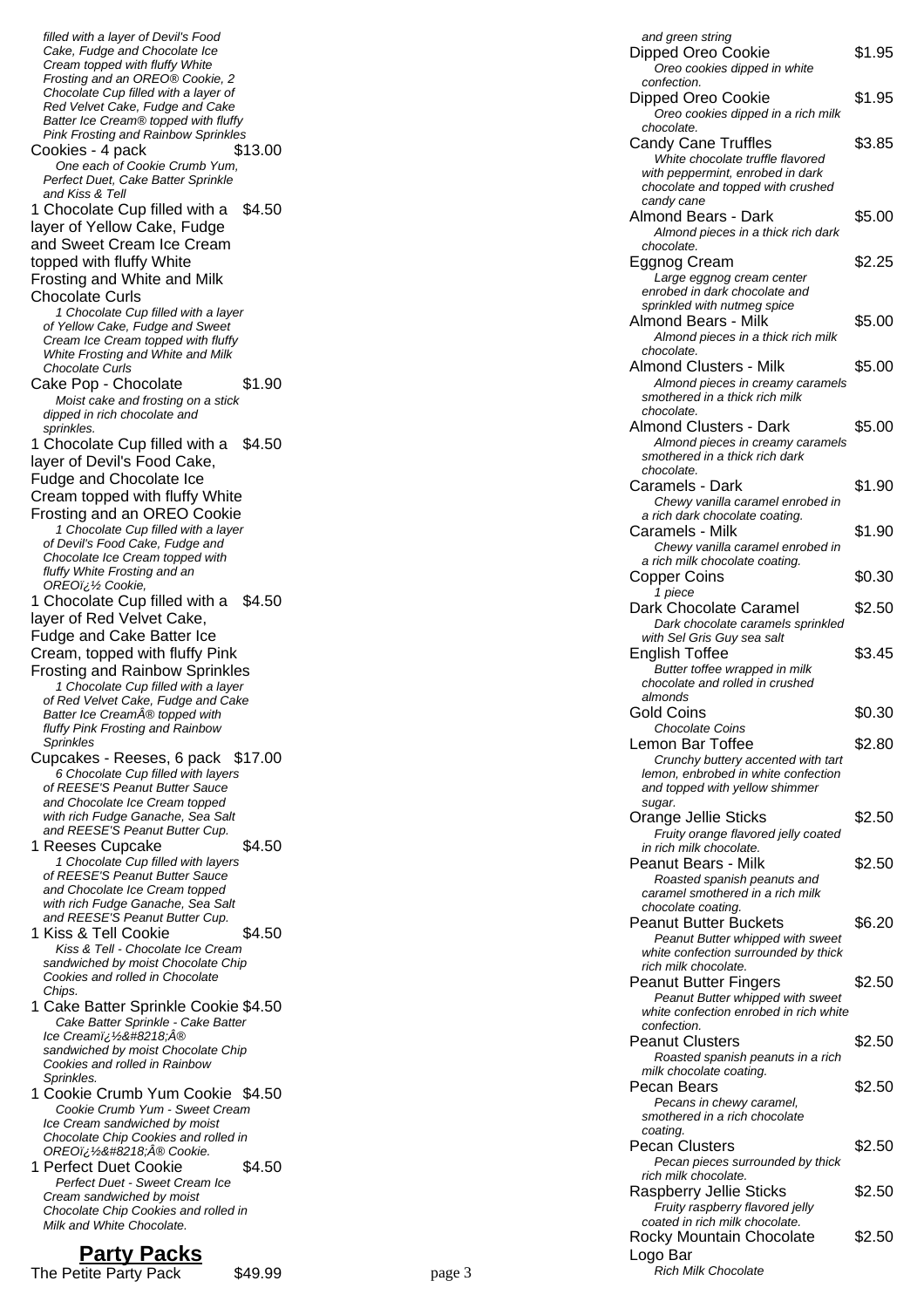Includes 3 Quarts of Ice Cream, 3 mix-ins in "Like It" cups, includes 15 "Like it" cups, spoons and napkins

The Pint Party Pack \$21.00 Serves 4 â ## 5 Includes 2 pints of Made Fresh Ice Cream, Yogurt or Sorbet 2 Mix-ins Includes Like It® size cups, spoons, and napkins The Ultimate Party Pack \$69.99 Includes 5 Quarts of Ice Cream, 5

mix-ins in "Like It" cups, includes 15 "Like it" cups, spoons and napkins

#### **Fudge**

| Chocolate Fudge with Pecans \$6.25 |        |
|------------------------------------|--------|
| 1 slice                            |        |
| Chocolate Fudge                    | \$6.25 |
| 1 slice                            |        |
| Walnut Fudge                       | \$6.25 |
|                                    |        |

#### **Dipped Items**

Chocolate Dipped Banana enrobed in nuts \$6.50 Frozen Banana dipped in rich chocolate and rolled in nuts Chocolate Dipped Frozen Cheesecake enrobbed in nuts \$7.75 Creamy Cheesecake with a Graham Cracker Crust dipped in rich chocolate and rolled in nuts Chocolate Dipped Frozen **Cheesecake** \$6.45 Creamy Cheesecake with a Graham Cracker Crust dipped in rich chocolate Dipped Graham Cracker - Milk \$1.85 Sweet graham crackers dipped in rich milk chocolate. Frozen Cheesecake Wedge \$5.15 Creamy Cheesecake with a Graham Cracker Crust Dipped Graham Cracker - **White** \$1.85 Sweet graham crackers dipped in rich white confection. Dipped Marshmallows - Sprinkles \$1.85 Soft fluffy marshmallows dipped in a rich milk chocolate rolled in sprinkles Dipped Marshmallows - Oreo \$1.85 Soft fluffy marshmallows dipped in a rich milk chocolate rolled in crushed oreos. Dipped Oreo Cookie - Milk \$1.85 Oreo cookies dipped in a rich milk chocolate. Dipped Oreo Cookie - White \$1.85 Oreo cookies dipped in white confection. Dipped Pretzel - Milk \$1.85 Bavarian pretzels dipped in a rich milk chocolate. Dipped Pretzel - White \$1.85 Bavarian pretzels dipped in a white confection. 1 Milk Chocolate Covered **Strawberry** \$2.80 Strawberry Dipped in Milk chocolate - 1 1 Dozen Milk Chocolate Covered Strawberries \$31.25 12 dipped strawberries in milk chocolate

## **Dog Bones**

| Dog Nog                         | \$6.50 |
|---------------------------------|--------|
| Cocoa for the dog without the   |        |
| chocolate                       |        |
| <b>Small Dog Bones</b>          | \$1.60 |
| Small dog bones dipped in white |        |

| Rocky Mountain Clusters<br>Walnut pieces and plump<br>handmade marshmallows in a thick | \$1.85 |
|----------------------------------------------------------------------------------------|--------|
| rich milk chocolate coating.                                                           |        |
| Sea Salt Caramel<br>Milk chocolate caramels sprinkled                                  | \$2.50 |
| with Sel Gris Guy Sea salt.                                                            |        |
| Sea Salt Orange Peel                                                                   | \$6.50 |
| Dark chocolate covered candid                                                          |        |
| orange peel finished with sea salt.<br>Sea Salt Milk Caramels                          | \$2.50 |
| Milk chocolate caramels sprinkled                                                      |        |
| with Sel Gris Guy Sea salt                                                             |        |
| Sugar Free Bears                                                                       | \$1.25 |
| Pecans in chewy caramel,                                                               |        |
| smothered in a rich chocolate                                                          |        |
| coatina.                                                                               |        |